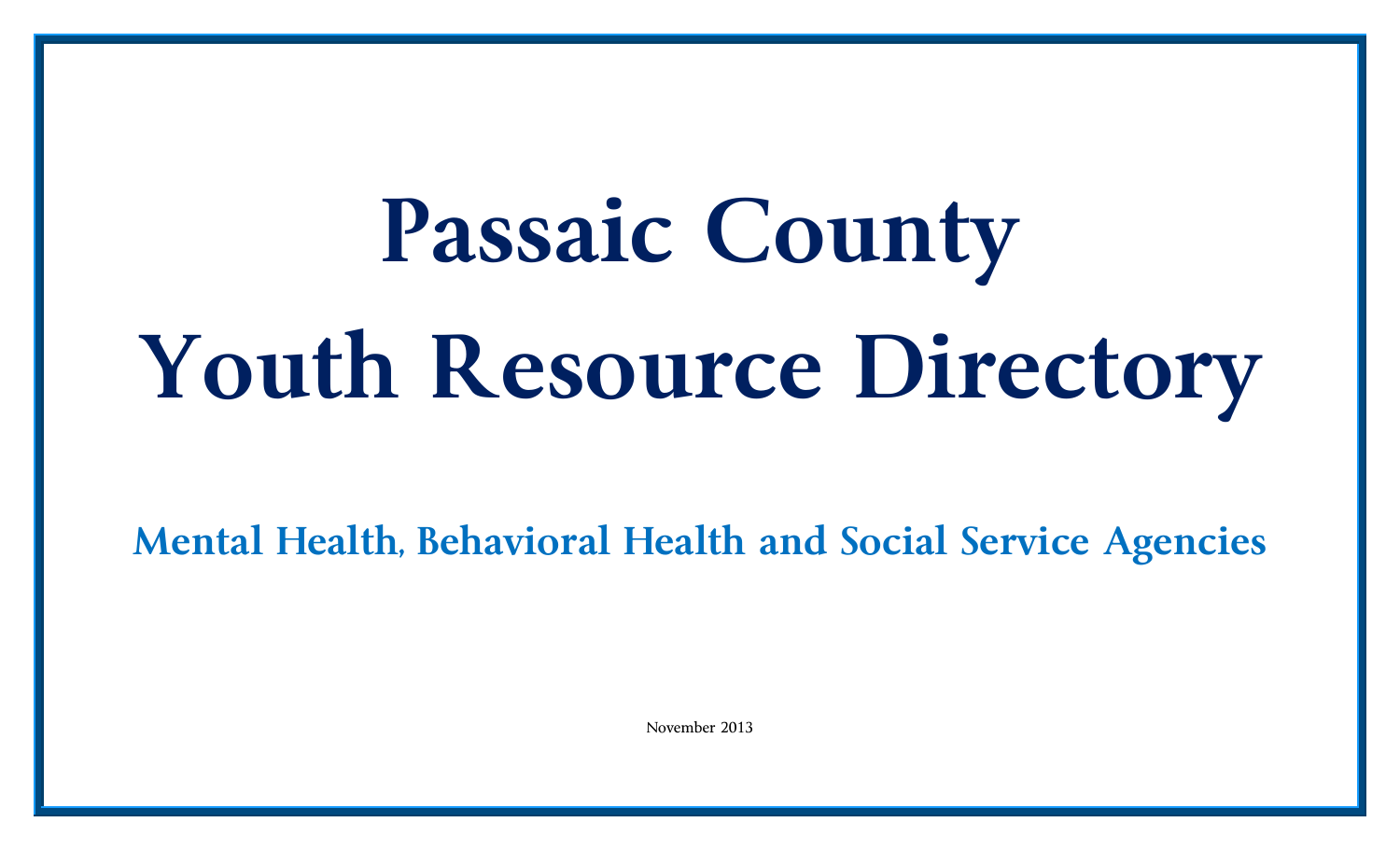**This directory represents the collaborative effort of the agencies listed and the Passaic County Children's Interagency Coordinating Council Planning Committee for the betterment of children and adolescents in Passaic County. It is not exhaustive nor an endorsement of any organization but a compilation of the information that was provided voluntarily by each.** 

> **Passaic County Children's Interagency Coordinating Council Planning Committee** Chairperson: *Dr. Sybil C. Schreiber, Executive Director, Mental Health Clinic of Passaic Mr. Lawrence S. Feather, Executive Director, Circle of Care Ms. Jenny Fletcher, Children's Mental Health Planner, Department of Human Services Ms. Diahann DeRuggiero, Program Coordinator, McKinney-Vento Education of Homeless and Youth Program Ms. Esther East, Executive Director, Jewish Family Service and Children's Center of Clifton-Passaic Ms. Linda Chavez, Passaic County Supervisor of Child Study, New Jersey Department of Education Ms. Karina Bouxin, Community Outreach Coordinator, Family Support Organization of Passaic County*

For more information about any of the directory's contents, please contact Ms. Jenny Fletcher at (973) 225-3193.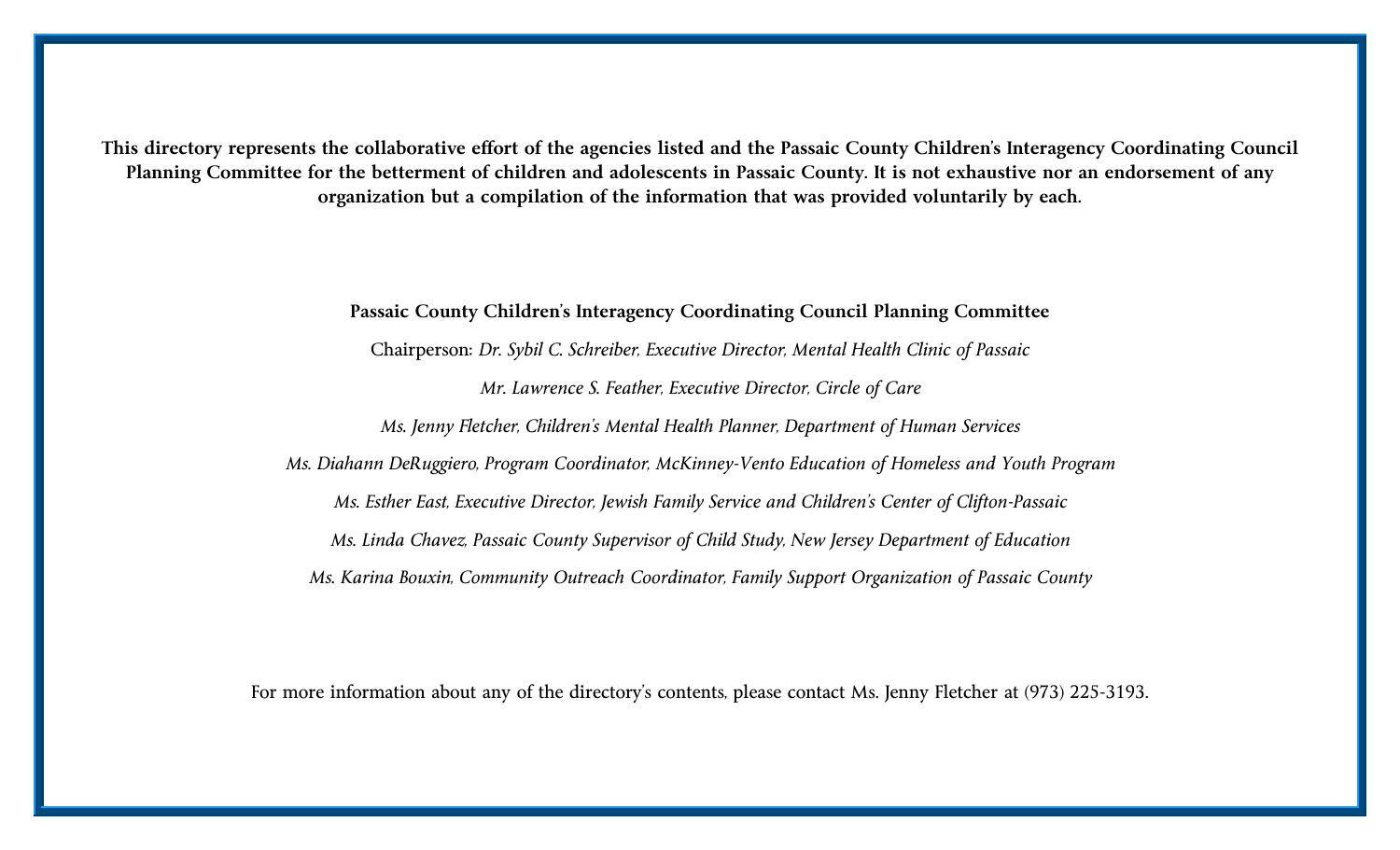| <b>Program</b><br><b>Name</b>                                                                                                                                         | <b>Address</b>                                                        | Phone, Fax,<br>Email,<br><b>Website</b>                                           | <b>Contact</b><br><b>Person</b>                                                                      | <b>Services Provided</b>                                                                                                                                                                                                          | <b>Population Served</b>                                                                                               | <b>Languages</b>               | <b>Fees/Payment</b><br><b>Information</b>                                                      | <b>Referral</b><br><b>Process</b>                                                                        |
|-----------------------------------------------------------------------------------------------------------------------------------------------------------------------|-----------------------------------------------------------------------|-----------------------------------------------------------------------------------|------------------------------------------------------------------------------------------------------|-----------------------------------------------------------------------------------------------------------------------------------------------------------------------------------------------------------------------------------|------------------------------------------------------------------------------------------------------------------------|--------------------------------|------------------------------------------------------------------------------------------------|----------------------------------------------------------------------------------------------------------|
| <b>Association for</b><br><b>Special Children</b><br>& Families                                                                                                       | P.O. Box 494<br>Hewitt, NJ 07421                                      | Phone:<br>(973) 728-8744<br>Helpline:<br>(973) 728-0999                           | Angela Abdul,<br>Executive<br>Director                                                               | Special education advocacy, parent<br>support groups, individual consultations,<br>children's activities                                                                                                                          | Families with children<br>and young adults, birth<br>to age 26, with full range<br>of disabilities                     | English,<br>Spanish            | No fees in Passaic<br>County                                                                   | Direct call to<br>facility                                                                               |
| <b>Center for</b><br><b>Family</b><br><b>Resources</b>                                                                                                                | 12 Morris Road<br>Ringwood, NJ<br>07456                               | Phone:<br>(973) 962-0055<br>Fax:<br>(973) 962-1129                                | Jean Budd<br>Janet Maven                                                                             | Head Start preschool, Early Head Start<br>childcare, food pantry, rental and utility<br>assistance, parent education, family<br>support groups                                                                                    | Families and their 0-5<br>year old children                                                                            | English,<br>Spanish,<br>Arabic | Free to families that<br>meet federal<br>poverty guidelines                                    | Community                                                                                                |
| <b>Challenge</b><br>Program                                                                                                                                           | 52 Church Street<br>2nd floor<br>Paterson, NJ<br>07505                | Phone:<br>(973) 345-9100<br>Fax:<br>(973) 345-9110                                | Jackie Ross                                                                                          | Substance abuse services including<br>outpatient, intensive outpatient services,<br>co-occurring treatment (substance abuse<br>and mental health), partial<br>hospitalization/day treatment for<br>adolescents                    | Ages 14-60                                                                                                             | English,<br>Spanish,<br>Arabic | Medicaid, private<br>insurance, or self-<br>pay                                                | Direct call to<br>facility                                                                               |
| <b>Circle of Care</b><br>for Families and<br><b>Children of</b><br><b>Passaic County,</b><br>Inc.<br><b>Care</b><br><b>Management</b><br><b>Organization</b><br>(CMO) | 3 Garret<br>Mountain Plaza<br>Suite 200<br>Woodland Park,<br>NJ 07424 | Phone:<br>(973) 942-4588<br>Fax:<br>(973) 942-4688<br>www.circleofcare<br>cmo.org | Elizabeth Cano,<br>Community<br>Resource<br>Manager<br>Jessie<br>Wasserman,<br>Operations<br>Manager | Comprehensive care management<br>organization (CMO) services for children<br>and families with multiple emotional and<br>behavioral challenges, substance abuse<br>and dual diagnosis (development<br>disabilities/mental health) | Ages 5-21 with<br>developmental and<br>intellectual disabilities,<br>behavioral health needs,<br>substance abuse needs | English,<br>Spanish,<br>Arabic | No fee but families<br>must complete<br>Medicaid<br>application to be<br>eligible for services | Call PerformCare<br>(877) 652-7624<br>Eligibility for CMO<br>services is<br>determined by<br>PerformCare |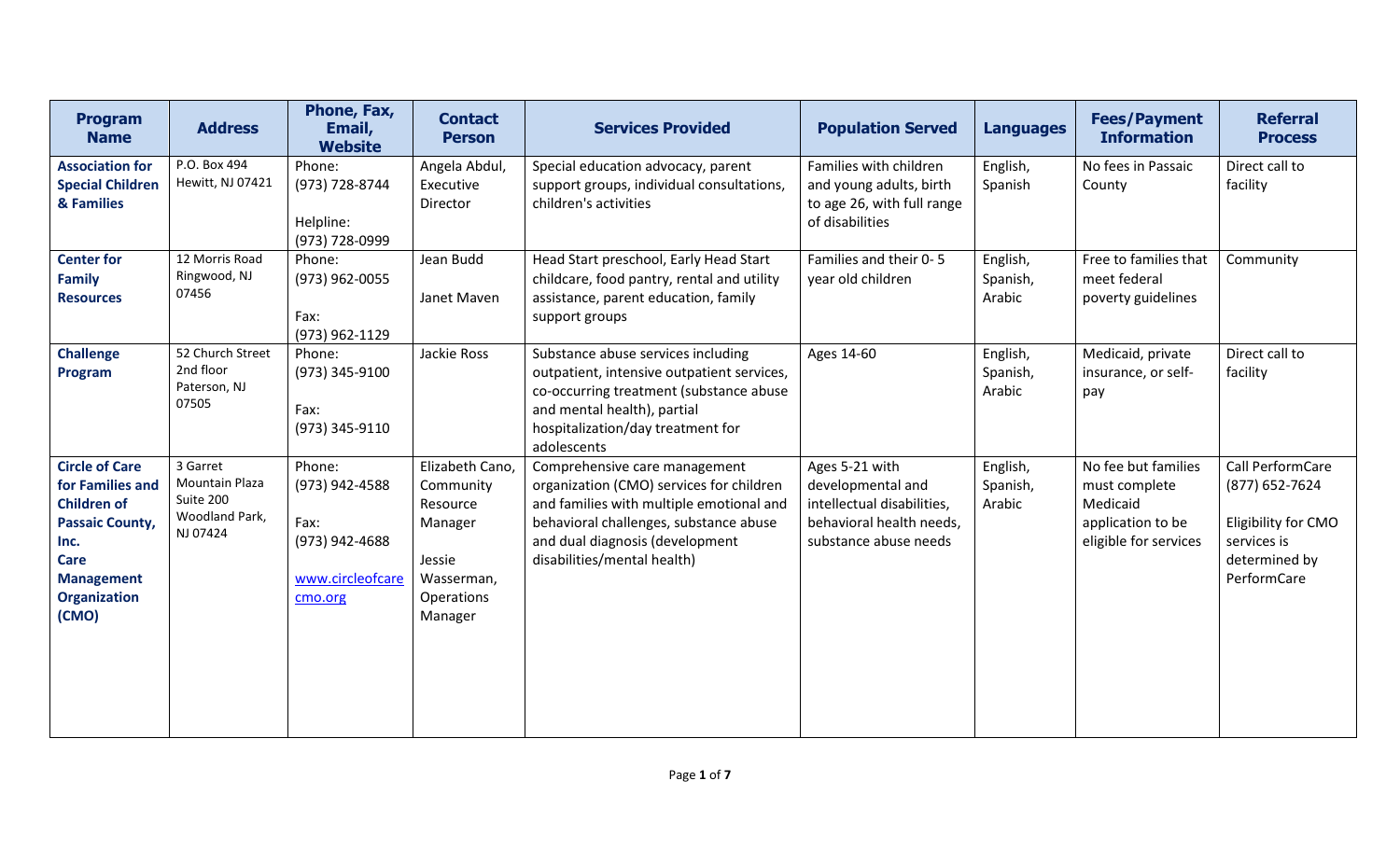| <b>Jewish Family</b>    | 925 Allwood Road  | Phone:                   | For intake:   | Play therapy - child centered, directed,       | Ages 2 and up, Passaic      | English, | Medicaid, Medicare,  | Family can call for |
|-------------------------|-------------------|--------------------------|---------------|------------------------------------------------|-----------------------------|----------|----------------------|---------------------|
| <b>Services</b>         | Clifton, NJ 07012 | (973) 777-7638           | Sharon        | sand tray, family; family therapy;             | County residents            | Spanish, | most managed care    | appointment         |
|                         |                   |                          | Zwickler      | Parenting Journey-12 sessions to help          | primarily, will take out of | Hebrew,  | insurance plans,     |                     |
|                         |                   | Fax:                     |               | parents tune in to ways they were              | county with insurance       | Yiddish  | private pay, sliding |                     |
|                         |                   | (973) 777-9311           | Esther East,  | parented; Kazdin parenting training;           |                             |          | scale possible       |                     |
|                         |                   |                          | Director      | family group for social skills; $P.A.L.S. - 6$ | P.A.L.S. program for        |          |                      |                     |
|                         |                   | www.jfsclifton.co        |               | month therapeutic program for children         | Passaic County children     |          | P.A.L.S. program     |                     |
|                         |                   | $\underline{\mathbf{m}}$ |               | exposed to domestic violence; advanced         | ages 2-12 exposed to        |          | funded by Division   |                     |
|                         |                   |                          |               | practice psychiatric nurse for medication      | domestic violence           |          | on Child Protection  |                     |
|                         |                   |                          |               | evaluation and follow up, only for clients     |                             |          | & Permanency         |                     |
|                         |                   |                          |               | receiving therapy at the agency; intensive     | Transportation available    |          | (DCP&P, formally     |                     |
|                         |                   |                          |               | in-home behavioral service; parent             | within 10 miles of agency   |          | DYFS);               |                     |
|                         |                   |                          |               | resource library for parents of children       |                             |          | no charge to         |                     |
|                         |                   |                          |               | with special needs; consultations for          |                             |          | children or parents  |                     |
|                         |                   |                          |               | working with child study teams;                |                             |          | in the program       |                     |
|                         |                   |                          |               | parenting group for youth involved in the      |                             |          |                      |                     |
|                         |                   |                          |               | juvenile justice system                        |                             |          |                      |                     |
| <b>Jewish Family</b>    | One Pike Drive    | Phone:                   | Lauryn        | Individual and family counseling, play         | All                         | English  | Insurance and        | Call main line and  |
| <b>Service of North</b> | Wayne, NJ 07470   | (973) 595-0111           | Tuchman       | therapy, social skills groups, parenting       |                             |          | sliding scale        | complete intake     |
| <b>Jersey</b>           |                   |                          |               | workshops, anger management                    |                             |          |                      | request with intake |
|                         |                   | www.jfsnorthjers         |               |                                                |                             |          |                      | worker              |
|                         |                   | ey.org                   |               |                                                |                             |          |                      |                     |
| <b>Mental Health</b>    | 404 Clifton       | Phone:                   | Rebekah Leon, | Case management services, one to one           | Adults/parents with         | English, | Free                 | Contact agency      |
| <b>Association in</b>   | Avenue            | (973) 478-4444           | Associate     | peer support, parenting education              | mental health diagnosis     | Spanish  |                      |                     |
| <b>Passaic County,</b>  | Clifton, NJ 07011 |                          | Executive     | workshops, advocacy, and ongoing               |                             |          |                      |                     |
| <b>Consumer</b>         |                   | Fax:                     | Director      | parent support groups                          |                             |          |                      |                     |
| <b>Parent Support</b>   |                   | (973) 478-0941           |               |                                                |                             |          |                      |                     |
| <b>Network</b>          |                   |                          |               |                                                |                             |          |                      |                     |
|                         |                   | www.Mhapassaic           |               |                                                |                             |          |                      |                     |
|                         |                   | .org                     |               |                                                |                             |          |                      |                     |
|                         |                   |                          |               |                                                |                             |          |                      |                     |
|                         |                   |                          |               |                                                |                             |          |                      |                     |
|                         |                   |                          |               |                                                |                             |          |                      |                     |
|                         |                   |                          |               |                                                |                             |          |                      |                     |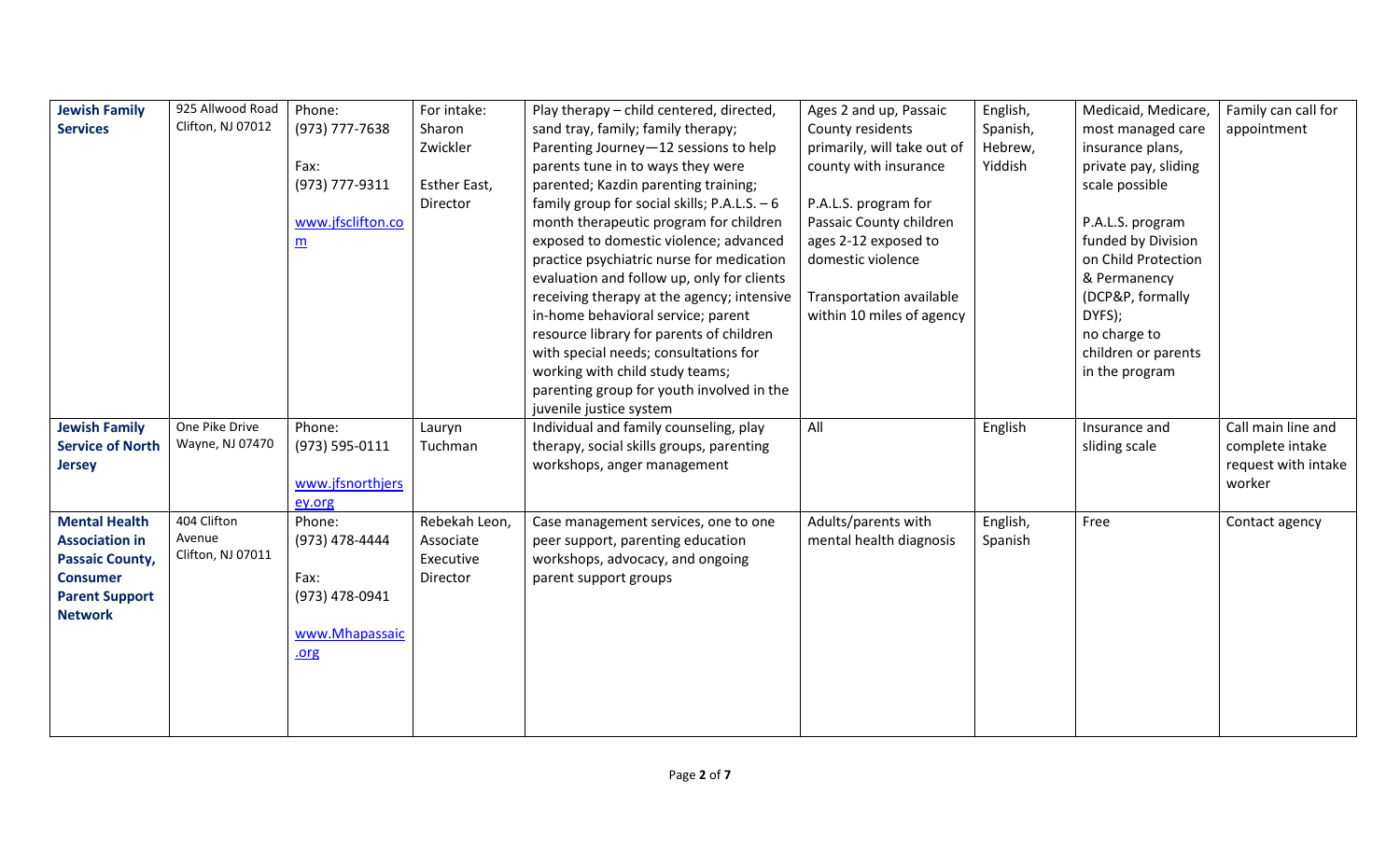| <b>Mental Health</b><br><b>Clinic of Passaic</b><br><b>Adult and Child</b><br><b>Outpatient</b> | 111 Lexington<br>Avenue<br>Passaic, NJ 07055    | Phone:<br>(973) 471-8006<br>Fax:<br>(973) 471-1630<br>www.mhcp.org | Elizabeth<br>Marton-Soltis,<br>Outpatient<br>Director        | Outpatient mental health counseling<br>consisting of individual, group, and family<br>psychotherapy; play therapy; psychiatric<br>evaluations; medication monitoring | All ages with mental<br>health disorder                            | English,<br>Spanish | Sliding fee scale<br>based upon income<br>and number in<br>family, private<br>insurance and<br>managed care,<br>Medicaid,<br>Medicare, self-pay | Contact agency |
|-------------------------------------------------------------------------------------------------|-------------------------------------------------|--------------------------------------------------------------------|--------------------------------------------------------------|----------------------------------------------------------------------------------------------------------------------------------------------------------------------|--------------------------------------------------------------------|---------------------|-------------------------------------------------------------------------------------------------------------------------------------------------|----------------|
| <b>Mental Health</b><br><b>Clinic of Passaic</b><br><b>Community</b><br><b>Care Program</b>     | 1451 Van Houten<br>Avenue<br>Clifton, NJ 07013  | Phone:<br>(973) 473-2775<br>Fax:<br>(973) 473-3625<br>www.mhcp.org | Dr. Peter<br>Anderson,<br>Associate<br>Executive<br>Director | Intensive home-based mental health<br>services                                                                                                                       | Children and adolescents<br>ages 4 to 17 and their<br>families     | English,<br>Spanish | Sliding fee scale<br>based upon income<br>and number in<br>family, private<br>insurance and<br>managed care,<br>Medicaid,<br>Medicare, self-pay | Contact agency |
| <b>Mental Health</b><br><b>Clinic of Passaic</b><br><b>The Family</b><br><b>Center</b>          | 111 Lexington<br>Avenue<br>Passaic, NJ<br>07055 | Phone:<br>(973) 471-8006<br>Fax:<br>(973) 471-1630<br>www.mhcp.org | Dr. Peter<br>Anderson,<br>Associate<br>Executive<br>Director | Home-based/office-based treatment<br>related to abuse and neglect through<br>specialized individual and family<br>counseling and psychiatric services                | Children from infancy<br>through adolescence and<br>their families | English,<br>Spanish | Sliding fee scale<br>based upon income<br>and number in<br>family, private<br>insurance and<br>managed care,<br>Medicaid,<br>Medicare, self-pay | Contact agency |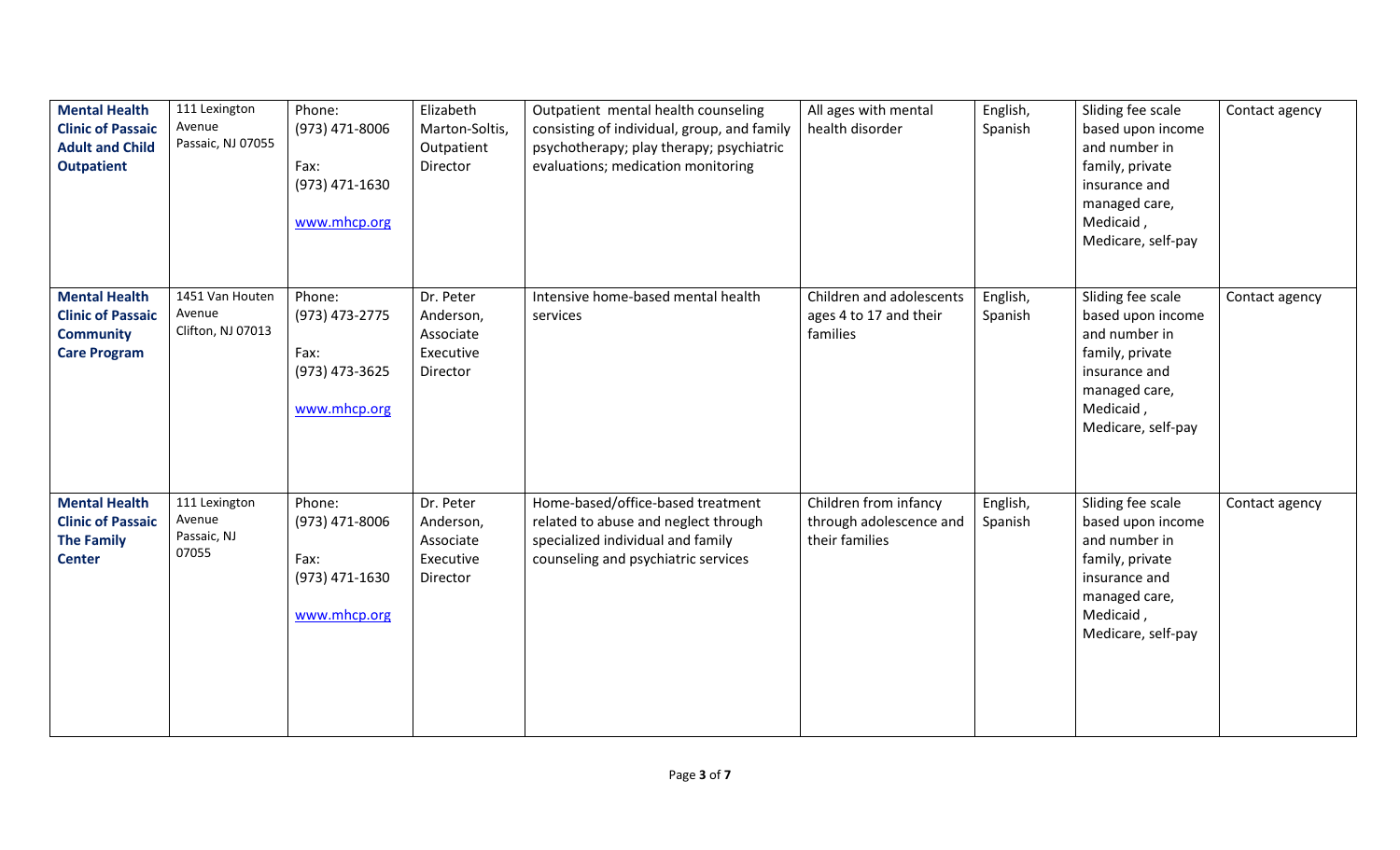| <b>Mental Health</b><br><b>Clinic of Passaic</b><br><b>Ida Gurtman</b><br><b>Therapeutic</b><br><b>Children's</b><br>Program | 181 Van Houten<br>Avenue<br>Passaic, NJ 07055<br>1451 Van Houten<br>Avenue<br>Clifton, NJ 07013                       | Phone:<br>(973) 777-1403<br>Fax:<br>(973) 777-4021<br>www.mhcp.org<br>Phone:<br>(973) 473-2775<br>Fax:<br>(973) 473-3625<br>www.mhcp.org | Maribel<br>Adamo,<br>Director<br>Linda O'Brien-<br>Racine,<br>Director | Partial care/day treatment                                                                                                                                                                                                                          | Children ages $2.5 - 6$<br>whose emotional<br>problems interfere with<br>their daily functioning<br>and their families                               | English,<br>Spanish | Sliding fee scale<br>based upon income<br>and number in<br>family, private<br>insurance and<br>managed care,<br>Medicaid, self-pay    | Contact agency |
|------------------------------------------------------------------------------------------------------------------------------|-----------------------------------------------------------------------------------------------------------------------|------------------------------------------------------------------------------------------------------------------------------------------|------------------------------------------------------------------------|-----------------------------------------------------------------------------------------------------------------------------------------------------------------------------------------------------------------------------------------------------|------------------------------------------------------------------------------------------------------------------------------------------------------|---------------------|---------------------------------------------------------------------------------------------------------------------------------------|----------------|
| <b>Mental Health</b><br><b>Clinic of Passaic</b><br><b>Partial Care</b><br>$6 - 11$                                          | 1451 Van Houten<br>Avenue<br>Clifton, NJ 07013                                                                        | Phone:<br>(973) 473-2775<br>Fax:<br>(973) 473-3625<br>www.mhcp.org                                                                       | Helene<br>Ishikawa                                                     | Partial care/on-site, after school intensive<br>therapy                                                                                                                                                                                             | Children ages 6-11 at risk<br>of being in psychiatric<br>hospital                                                                                    | English,<br>Spanish | Sliding fee scale<br>based on income<br>and number in the<br>family, private<br>insurance and<br>managed care,<br>Medic aid, self-pay | Contact agency |
| <b>NewBridge</b><br><b>Services Adult</b><br>and Family<br><b>Services</b>                                                   | 105 Hamburg<br>Turnpike<br>Pompton Lakes,<br>NJ 07442<br>1801 Greenwood<br>Lake Turnpike<br>West Milford, NJ<br>07421 | Phone:<br>(973) 316-9333<br>www.newbridge.<br>org                                                                                        | Ed Edwards,<br>Access<br>Coordinator                                   | Outpatient mental health counseling:<br>individual counseling, play therapy, group<br>therapy, family therapy; treatment for<br>co-occurring disorders of mental illness<br>and substance use; psychiatric<br>evaluations and medication monitoring | All ages, people with<br>mental illness, co-<br>occurring disorders of<br>mental illness and<br>substance use disorders,<br>Passaic County residents | English             | Sliding fee scale<br>based upon income,<br>private insurance<br>and managed care,<br>Medicaid, Medicare,<br>self pay                  | Contact agency |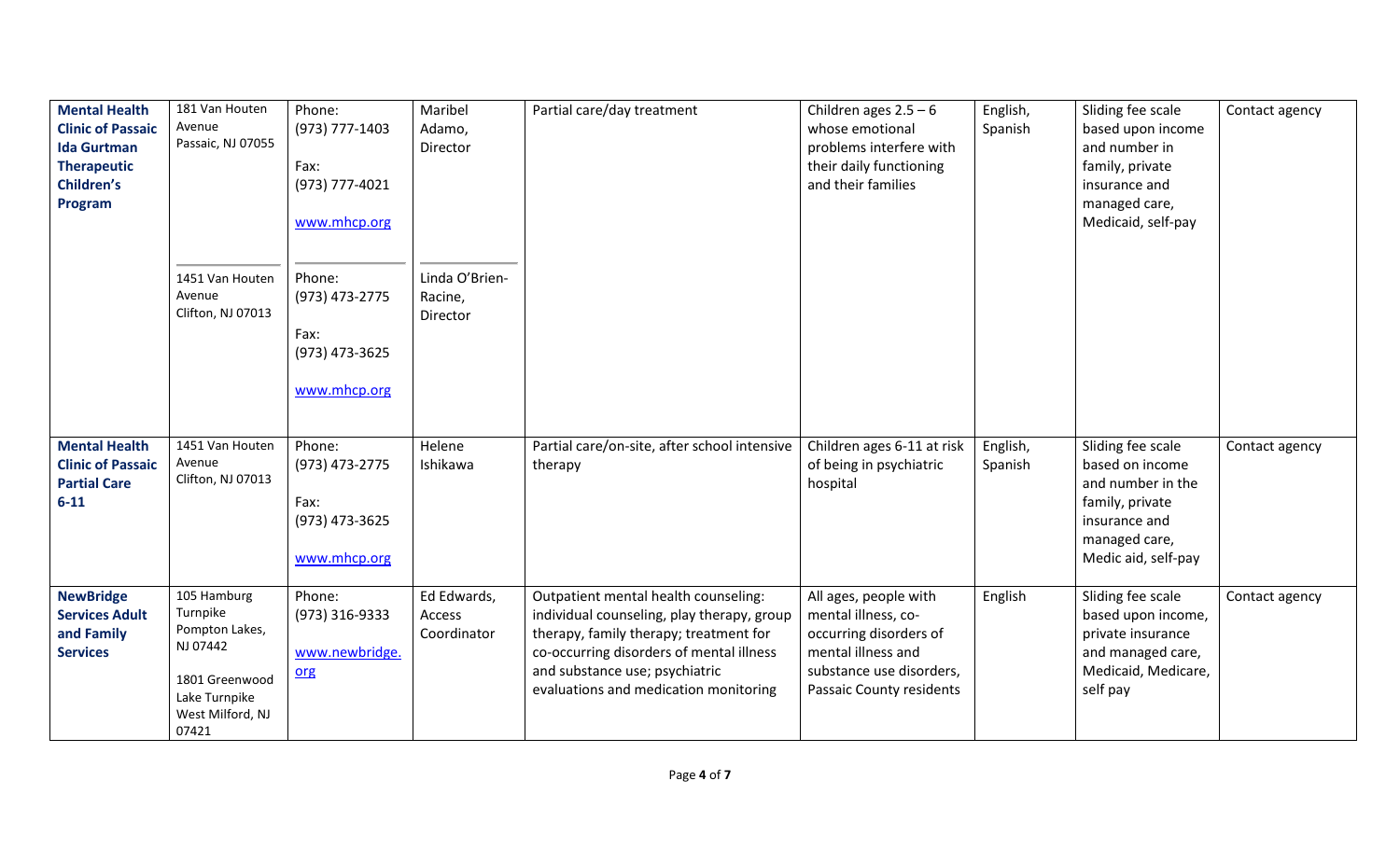| <b>Passaic County</b><br><b>Children's</b><br><b>Mobile</b><br><b>Response &amp;</b><br><b>Stabilization</b><br><b>Services</b><br>(CMRSS) -<br><b>Family Crisis</b><br><b>Intervention</b><br>Unit (FCIU) | 1784 Hamburg<br>Turnpike<br>Wayne, NJ 07836                  | Phone:<br>(973) 839.1126<br>Fax:<br>(973) 839.3067<br>Email:<br>mlagattuta@fisnj<br>.org<br>www.Fisnj.org | Maria<br>Lagattuta                          | Behavioral crises de-escalation and<br>stabilization, linkage to community<br>services, in-home therapeutic services,<br>advocacy with education and courts,<br>referrals as necessary | All youth in Passaic<br>County up to the age of<br>21, including those with<br>developmental delays<br>and substance use<br>disorders | English,<br>Spanish,<br>Creole,<br>Polish,<br>Arabic,<br>Bengali,                                                                                             | No fees for<br>dispatches;<br>Medicaid or related<br>for in-home<br>counseling services | Call PerformCare<br>(24 hours per day,<br>7 days per week,<br>365 days per year)<br>(877) 652-7624 |
|------------------------------------------------------------------------------------------------------------------------------------------------------------------------------------------------------------|--------------------------------------------------------------|-----------------------------------------------------------------------------------------------------------|---------------------------------------------|----------------------------------------------------------------------------------------------------------------------------------------------------------------------------------------|---------------------------------------------------------------------------------------------------------------------------------------|---------------------------------------------------------------------------------------------------------------------------------------------------------------|-----------------------------------------------------------------------------------------|----------------------------------------------------------------------------------------------------|
| <b>SERV Centers of</b><br>NJ, Inc. (Clifton<br><b>Behavioral</b><br><b>Healthcare</b> )                                                                                                                    | 777 Bloomfield<br>Avenue<br>Clifton, NJ 07012                | Phone:<br>(973) 594-0125<br>Fax:<br>(973) 594-0536<br>www.servbhs.org                                     | Deb Coleman,<br>Administrative<br>Assistant | Family and individual counseling,<br>psychiatric assessments, medication<br>management                                                                                                 | Ages 6 and up with<br>behavioral health and co-<br>occurring disorders<br>(mental health and<br>substance abuse)                      | English,<br>Spanish                                                                                                                                           | Medicaid, Medicare,<br>sliding scale fees                                               | By phone or in<br>person                                                                           |
| St. Joseph's<br><b>Regional</b><br><b>Medical Center,</b><br><b>Outpatient</b><br><b>Mental Health</b><br><b>Clinic</b>                                                                                    | 56 and 60<br><b>Hamilton Street</b><br>Paterson, NJ<br>07505 | Phone:<br>(973) 754-4750<br>Fax:<br>(973) 754-4777<br>www.stjosephsh<br>ealth.org                         | Jennifer Hayes,<br>Director                 | Psychiatric evaluation; assessment;<br>individual, family and group therapy;<br>medication management                                                                                  | Ages 5 and older;<br>clients who consent to<br>treatment and have DSM<br>diagnosis                                                    | English,<br>Spanish,<br>Farsi,<br>Cyracom<br>translation<br>phones for<br>access to<br>hundreds of<br>different<br>languages,<br>American<br>Sign<br>Language | Fee schedule<br>based on<br>Medicaid/Medicare<br>rates; Charity Care<br>available       | Contact agency                                                                                     |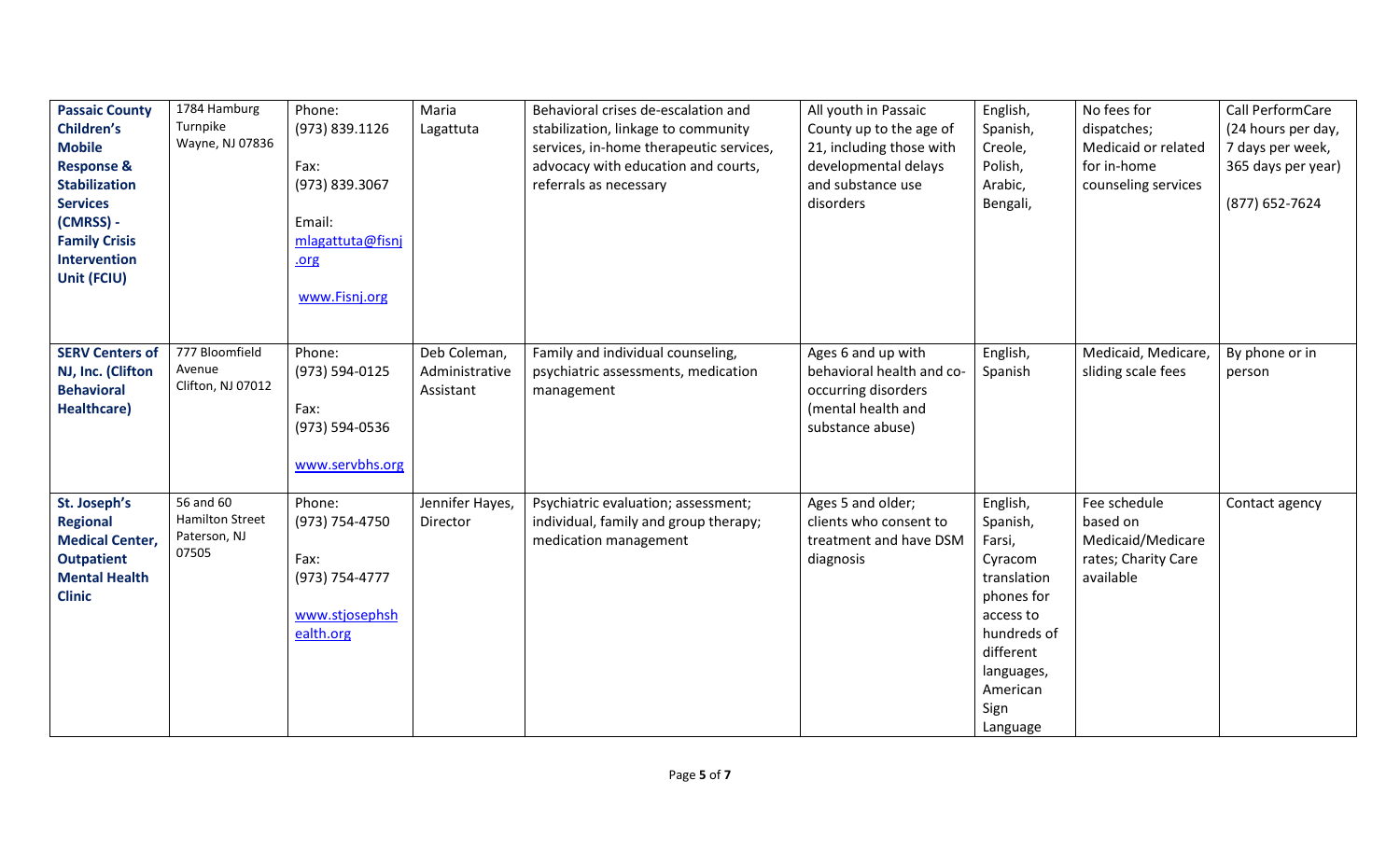| St. Mary's<br><b>Hospital</b><br><b>Adolescent</b><br><b>Partial Care</b><br>Program,<br><b>AWARE</b> | Seton Center<br>530 Main Avenue<br>Passaic, NJ<br>07055 | Phone:<br>(973) 470-3176<br>Fax:<br>(973) 470-3408<br>Email:<br>commaratos@sm<br>h-passaic.org | Samantha<br>Commarato,<br>Program<br>Coordinator | Adolescent PHP at St. Mary's (PHP) is<br>intensive therapeutic program for<br>adolescents and young adults who are in<br>need of level of care higher than<br>traditional outpatient services.<br>AWARE provides group therapy, family<br>therapy, psychiatric evaluations,<br>medication monitoring, and creative arts<br>therapies to adolescents diagnosed with<br>range of psychiatric disorders. Groups<br>include Coping, Anger Management,<br>Social Skills, Communication,<br>Maintenance, Symptom Recognition, and<br>Goal Review, among others. Program is<br>after school (4:00 P.M. to 8:00), dinner<br>provided. Transportation provided to<br>youth throughout Passaic County through<br>Logisticare. Youth participate in<br>behaviorally oriented incentive system, | Ages 11-21                           | English,<br>Spanish                                                   | Medicaid, Charity<br>Care, Private<br>Insurance/HMO<br>when in network. | Referral can be<br>made directly via<br>phone                                                                |
|-------------------------------------------------------------------------------------------------------|---------------------------------------------------------|------------------------------------------------------------------------------------------------|--------------------------------------------------|-------------------------------------------------------------------------------------------------------------------------------------------------------------------------------------------------------------------------------------------------------------------------------------------------------------------------------------------------------------------------------------------------------------------------------------------------------------------------------------------------------------------------------------------------------------------------------------------------------------------------------------------------------------------------------------------------------------------------------------------------------------------------------------|--------------------------------------|-----------------------------------------------------------------------|-------------------------------------------------------------------------|--------------------------------------------------------------------------------------------------------------|
|                                                                                                       |                                                         |                                                                                                |                                                  | which includes special groups and<br>monthly field trips.                                                                                                                                                                                                                                                                                                                                                                                                                                                                                                                                                                                                                                                                                                                           |                                      |                                                                       |                                                                         |                                                                                                              |
| St. Mary's<br><b>Hospital</b><br><b>Outpatient</b>                                                    | Seton Center<br>530 Main Avenue<br>Passaic, NJ<br>07055 | Phone:<br>(973) 470-3513                                                                       | Phyllis<br>Hancock,<br>Coordinator               | Individual, family and group therapy;<br>psychiatric evaluations; medication<br>education and monitoring; psychosocial<br>assessment                                                                                                                                                                                                                                                                                                                                                                                                                                                                                                                                                                                                                                                | Children 6 -21 and<br>adults 22 - 80 | English,<br>Spanish,<br>Hebrew                                        | Medicaid, Charity<br>Care, private<br>insurance/HMO<br>when in-network. | Call (973) 470-3514                                                                                          |
| St. Mary's<br><b>Hospital</b><br><b>Psychiatric</b><br><b>Community</b><br>Home                       | 33 Mineral Spring<br>Avenue<br>Passaic, NJ 07055        | Phone:<br>(973) 470-3181                                                                       | <b>Tanvi Mathew</b>                              | Residential program for adolescents to<br>receive therapeutic services that will help<br>integrate them back into their<br>communities; provides behavior<br>modification system, group therapy,<br>individual therapy, family therapy,<br>psychiatric services, and community<br>based activities                                                                                                                                                                                                                                                                                                                                                                                                                                                                                  | Ages 11-17                           | English,<br>Spanish,<br>Portuguese,<br>Creole,<br>French,<br>Gujarati | Medicaid-funded                                                         | Through Care<br>Management<br>Organization<br>(CMO) or<br>Children's Crisis<br>Intervention<br>Services Unit |